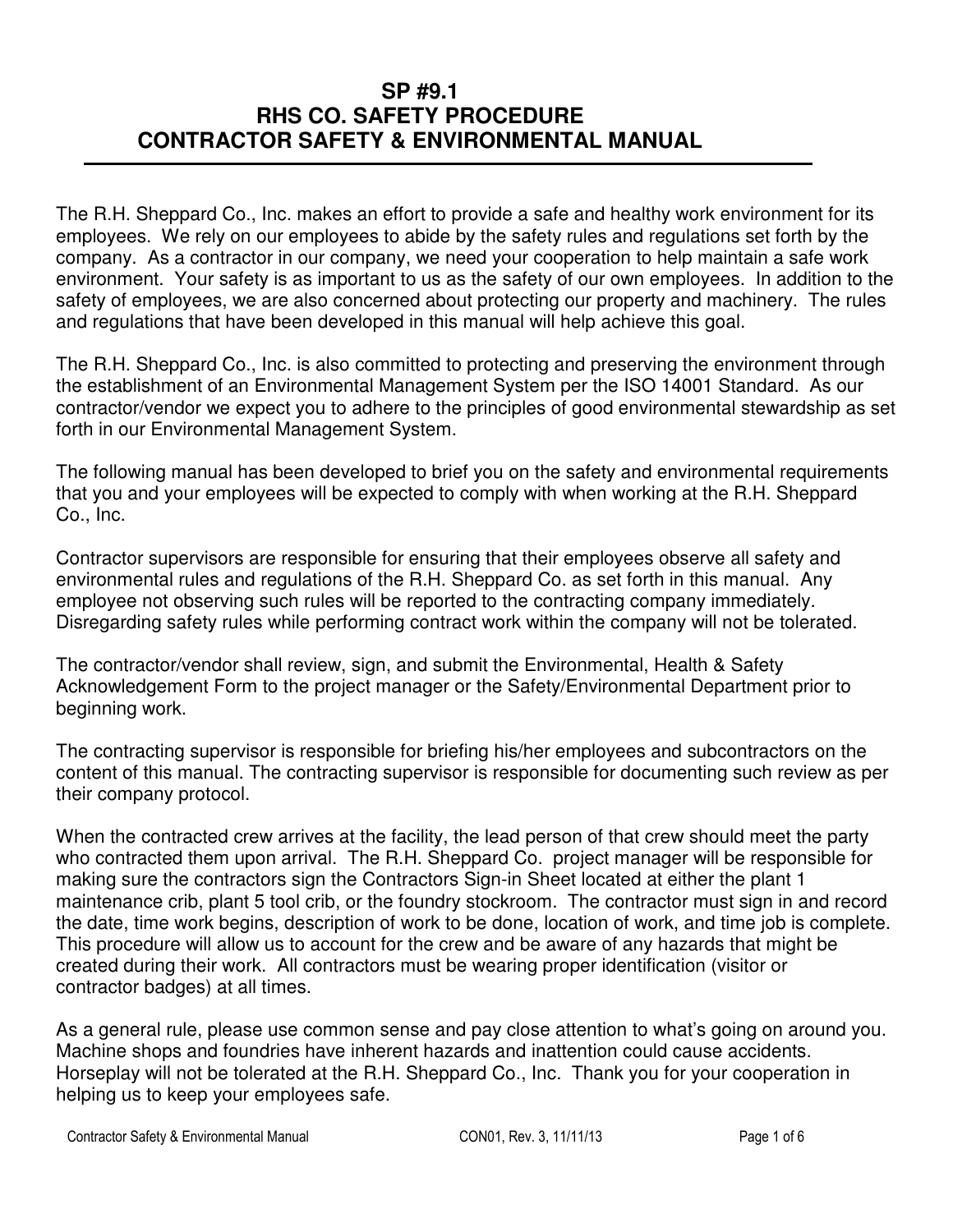# **1.0 Safety and Health**

#### **1.1 General**

The contractor/vendor shall comply with any and all federal/state OSHA Standards, ANSI standards, and R.H. Sheppard Co., Inc. mandated safety/Health policies and procedures.

#### **1.2 Loss Prevention**

When entering the work area, it is important that you take note of the exits and escape routes in case of an emergency. Please report any emergency situation immediately by activating our emergency paging system. Instructions are located by every phone in the facility. By reacting quickly to emergencies, we can avoid injury to employees and damage to property.

#### **1.3 Personal Protective Equipment**

ANSI approved safety glasses with sideshields and hearing protection must be worn at all times while in our production areas. Please adhere to the PPE signage for each facility. Welders should wear flame-resistant clothing, gloves, and appropriate eyewear (welders helmets, faceshields, or goggles) and respirators if necessary. Contracted employees are responsible for supplying and maintaining necessary PPE.

#### **1.4 Equipment**

Contracted employees should not operate or tamper with any equipment belonging to the R.H. Sheppard Co., Inc. Contracted maintenance to machines shall be performed only as authorized by the R.H. Sheppard Co. When performing work on any machinery, be sure to follow lockout/tagout procedures as set forth in this manual. After performing work to a machine, be sure to reattach machine guards.

Contractors needing the use of forklifts or aerial lifts are required to have a certificate of training or a license showing that the employee has been instructed in OSHA safety regulations regarding the use of such equipment. If the contracted employee does not possess such training, they may not use the equipment.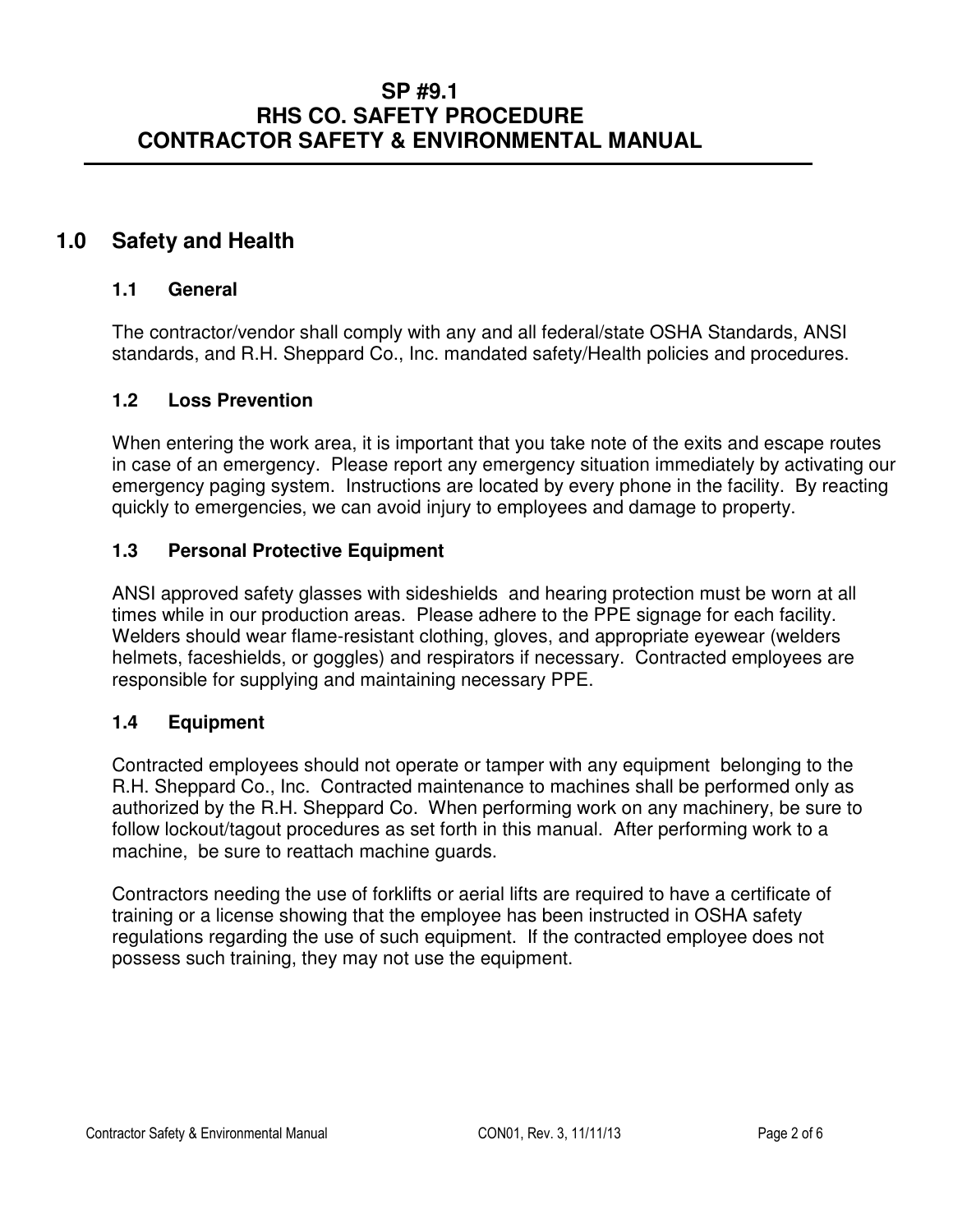### **1.5 Lockout/Tagout & Electrical Safety**

Lockout/tagout must be used by contractors performing maintenance on any equipment where there is a hazard associated with an accidental release of energy. Contractors are responsible for supplying their own locks and tags which are clearly marked with the employees name and contractor name. All energy sources must be locked/tagged out before beginning maintenance. In addition, hazardous gases or chemicals shall be blocked/blinded. Handbooks describing machine-specific lockout/tagout procedures are located in the tool cribs at each plant and in the safety office.

Contracted employees whose work requires maintenance/trouble shooting of energized equipment must have NFPA 70 E certification and personal protective equipment and tools necessary for such work.

### **1.6 Fire Safety**

Smoking is not permitted on any of our properties, including our parking lots. Fire extinguishers are provided throughout the facility. Exercise caution when using flammable liquids/gases. Do not weld in a non-designated welding area without following all rules of the hot-work permit program.

#### **1.7 Hot-Work Permit Program**

For welding work outside of a designated welding area, the welder must obtain and complete a cutting-welding-hotwork checklist (located in the tool cribs or from your R.H.Sheppard contact point) before beginning the job. All precautions must be followed. In addition, a fire watcher must be assigned to the job. The fire watcher should know how to use a fire extinguisher. The fire watcher will remain at the site until throughout the job and shall remain at the site for 30 minutes after completion of the job to respond if a fire should develop.

After completing the job, the cutting-welding-hot work checklist should be returned to the maintenance tool cribs and forwarded to the Safety Department.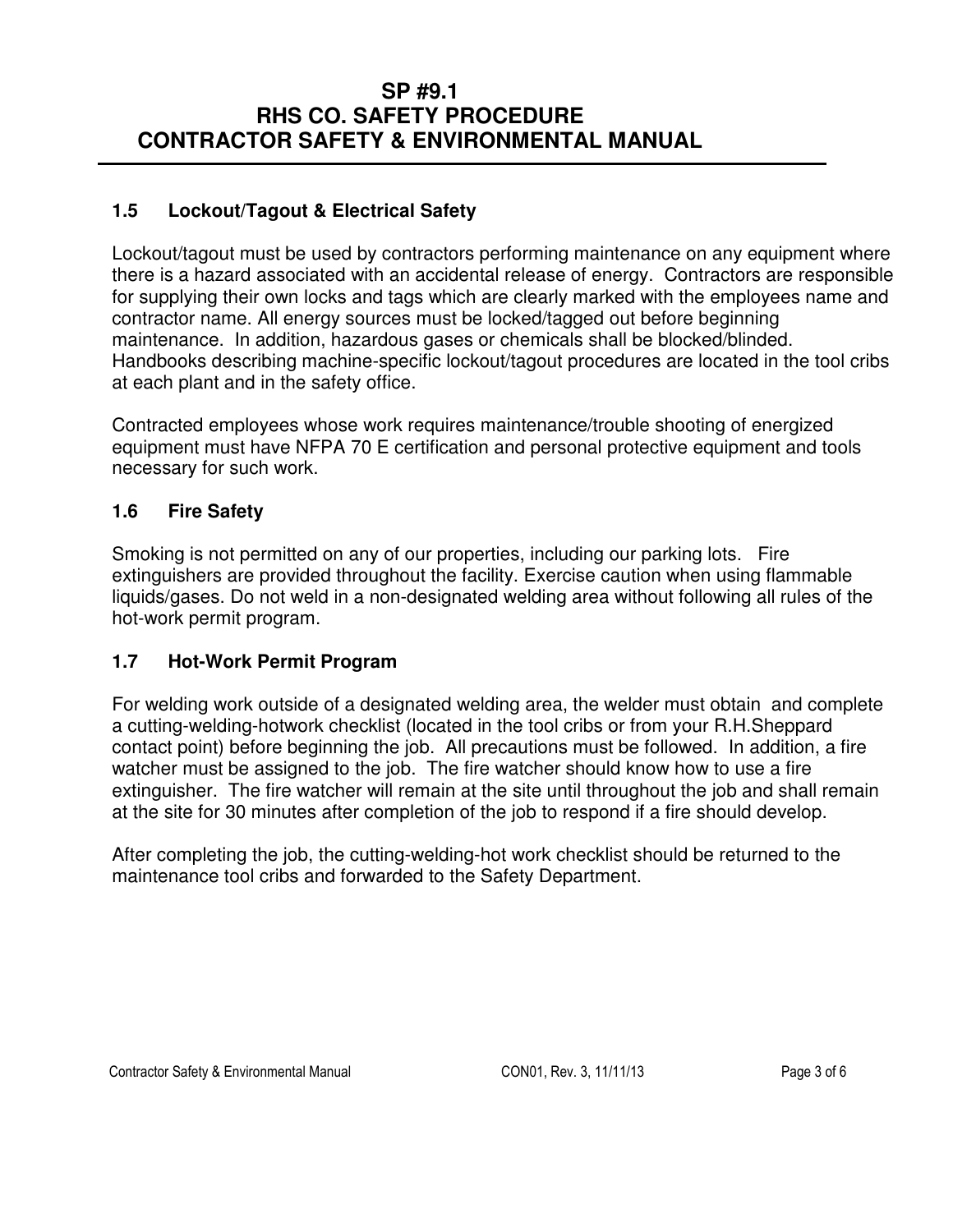## **1.8 Confined Spaces**

Contracted work in confined spaces may not be permitted without approval by the Safety Department. In this case, proper training and precautionary measures will be taken to assure safety while working in a confined space.

The following confined spaces exist at the facility:

- 
- 1. Plant 1 Heat treat furnaces 2. Plant 1 Wastewater Tanks<br>3. Plant 1 basement coolant and storage tanks 4. Plant 5 Wastewater tanks 3. Plant 1 basement coolant and storage tanks
- 5. Plant 5 coolant system 6. Foundry Sand tanks
- 
- 9. Shot blast machines
- 
- 
- 
- 7. Foundry baghouses 8. Plant 2 storage tanks

### **1.9 Hazard Communication/Pre-approval & Use of Hazardous Materials**

R.H. Sheppard Co. uses a variety of chemicals in it's manufacturing process. To inform you of the hazards associated with these chemicals, all containers are labeled and Safety Data Sheets are provided for each chemical.

SDS' are kept in notebooks in the following areas:

- 1. Plant 1 tool crib 2. Safety office
- 
- 5. Plant 5 –Communication board area 6. Plant 6 Pump assembly room
- 6. Pattern Shop 7. Core Room
- 
- 10. Wytheville Tool Crib 10. Pump Tech Center
- 
- 3. Plant 2 4. Tech Center
	- -
- 8. Remanufacturing 8. Foundry Lunchroom
	-

 Prior to beginning any work on-site, any chemicals or hazardous materials to be used MUST be pre-approved by the Environmental/Safety Dept. Approval forms can be obtained through your R.H. Sheppard point of contact. An SDS will be required for pre-approval for each chemical and must be maintained by you on-site while the chemical is being used.

 Please be sure that any chemicals you are using in your job are properly labeled and secured to prevent unnecessary spills or exposures.

### **1.10 Construction Work**

All work that involves additions or changes to buildings, roadways, roofs, etc shall be deemed construction work. Contractors must follow the regulations set forth in OSHA 29 CFR 1926. This includes but is not limited to Fall Protection, Scaffolding, Ladders and excavations. Contractors must provide all equipment necessary to comply with the standards set forth.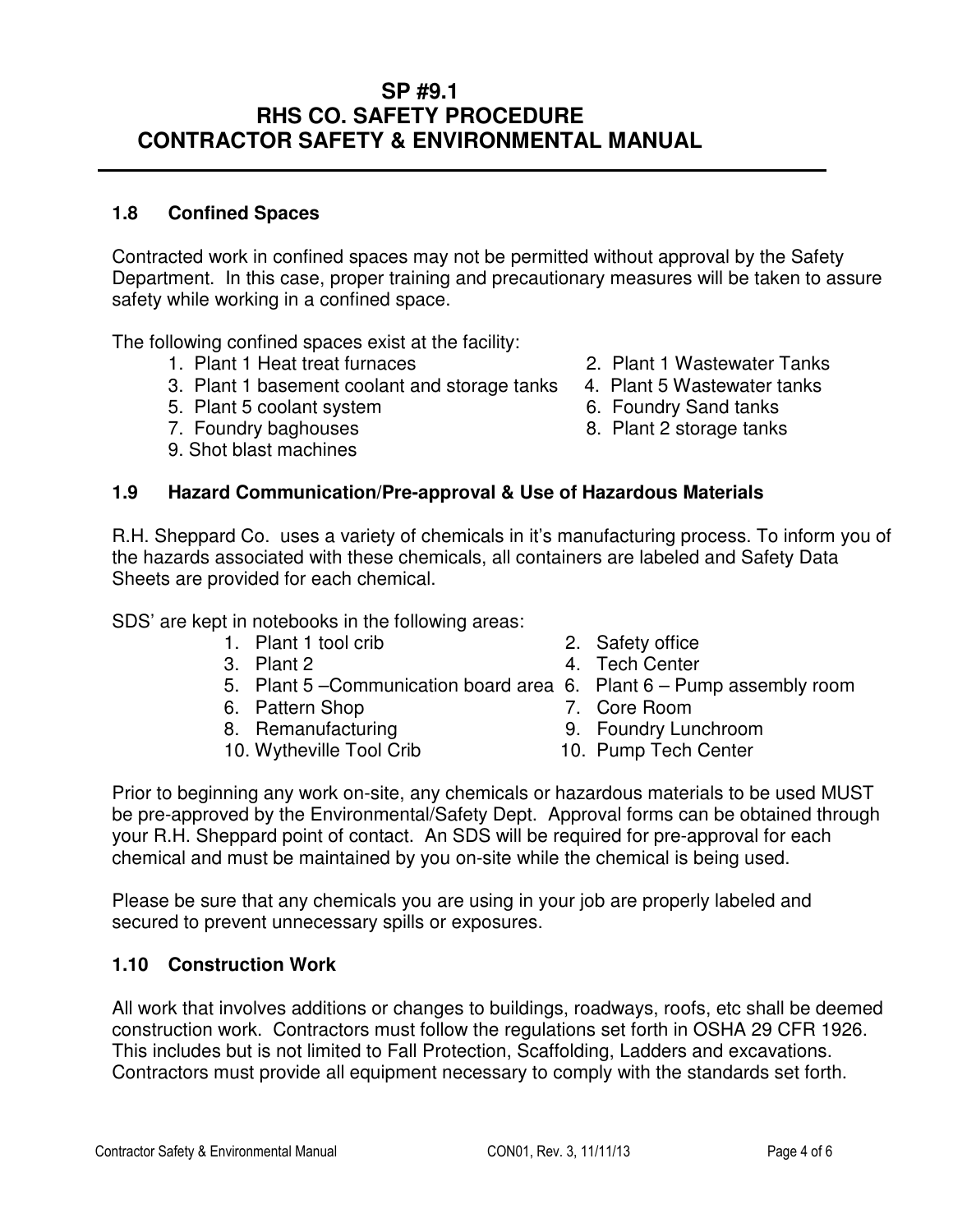# **2.0 Environmental Management System**

### **2.1 General**

The contractor/vendor shall comply with any and all applicable federal, state and local statutes, laws, regulations, and codes related to the environment and will exercise positive environmental stewardship while conducting work for the R.H. Sheppard Co., Inc.

As a contractor, you are expected to be aware how your work practices can affect the environment and whether those work practices adhere to the policies and procedures enacted under the R.H. Sheppard Co., Inc.'s Environmental Management System. Contractors should contact their project manager for specific requirements.

### **2.2 Environmental Policy Statement**

The R.H. Sheppard Co., Inc. has developed an Environmental Policy Statement to guide the environmental efforts of the company. As a contractor/vendor for our company we request you to be familiar with our Environmental Policy Statement in order to assist us in such environmental efforts:

> "It is the goal of the R.H. Sheppard co., Inc. to achieve environmental excellence. As such we will strive to maintain compliance with environmental regulations, eliminate and/or reduce waste streams, and promote awareness to environmental issues. We are committed to continuously improving our manufacturing processes to prevent/reduce their environmental impact for the benefit of our community. We will be committed to continuous evaluation and improvement of our environmental programs to ensure goals of environmental excellence are being maintained."

### **2.3 Environmental Permits**

The contractor/vendor will be responsible for coordinating with the project manager and the Director of Safety and Environmental Health to obtain any necessary environmental permits for the work to be conducted.